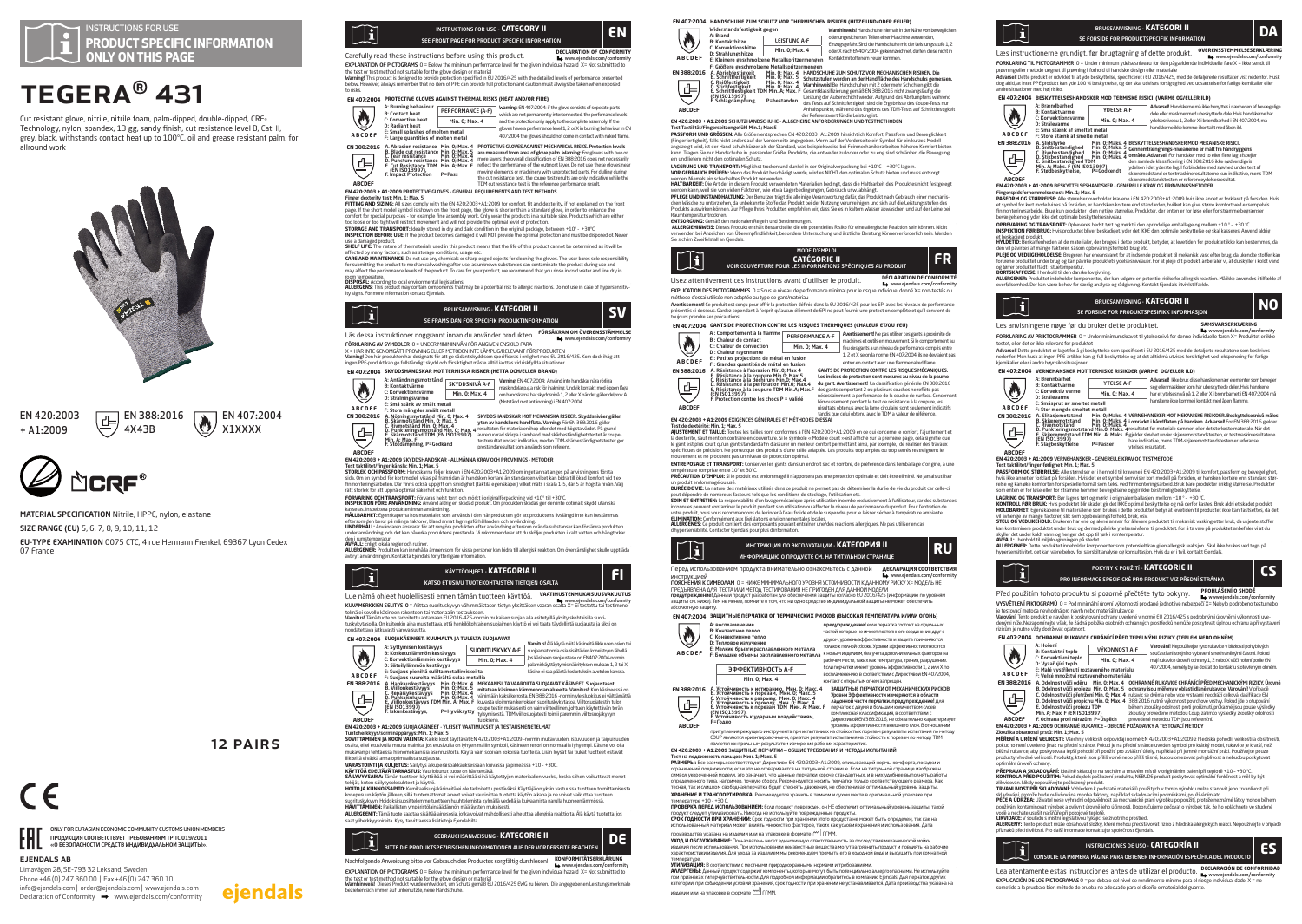Advertencia! Este producto se ha diseñado para proporcionar la protección especificada en EU 2016/425 con los niveles detallados de rendimiento que se especifican a continuación. Sin embargo, recuerde siempre que no hay ningún elemento de EPI que pueda<br>proporcionar protección completa, y siempre hay que actuar con precaución ante la exposición a rie

# **EN 407:2004 GUANTES DE PROTECCIÓN FRENTE A RIESGOS TÉRMICOS (CALOR Y/O FUEGO)**



F: Grandes cantidades de metal fundido<br>A. Resistencia a la abrasión Mín. 0; máx. 4<br>B. Resistencia a los cortes por hoja Mín. 0; máx. 5<br>C. Resistencia a la punción Mín. 0; máx. 4<br>D. Resistencia a la punción Mín. 0; máx. 4 EN 388:2016 A: Resistencia a la abrasion Min. 0; max. 4<br>B. Resistencia a los cortes por hija Min. 0; max. 4 Dies niveles de proteccion estan realizados sobre la palma<br>C. Resistencia a la punción Min. 0: máx. 4 del guante. E. Resistencia a los cortes TDM Mín. A; máx. F (EN ISO13997) F. Protección frente a impactos P=Aprobado la clasificación general de la norma EN 388:2016 no refleja necesariamente el comportamiento de la capa externa. Por el embotamiento durante la prueba de resistencia a los cortes, los Ē,

### resultados de la prueba de cortes son solo indicativos, mientras que la prueba **ABCDEF**

de resistencia a los cortes TDM es el resultado de rendimiento de referencia.<br>**EN 420:2003 + A1:2009** GUANTES DE PROTECCIÓN: REQUISITOS GENERALES Y MÉTODOS DE PRUEBA

Prueba de destreza digital: Mín. 1; máx. 5 **AJUSTE Y TAMAÑO:** Todos los tamaños cumplen la norma EN 420:2003+A1:2009 en cuanto a comodidad, ajuste y destreza, si nyo se en la primera pagina página es cunquen a noma correcceo o mecedo en cuanto a comododo, quate y desueca,<br>No se evolica en la primera página. Si en la primera página se muestra el símbolo de modelo corto, el guante es guante estándar, con el fin de mejorar el confort para fines especiales; por ejemplo, trabajos de montaje de precisión. Utilice tan solo<br>productos de la talla adecuada. Los productos que vayan demasiado holgados o demasiad

proporcionarán el nivel óptimo de protección. **ALMACENAMIENTO Y TRANSPORTE:** Idealmente deben almacenarse en un lugar seco y oscuro, dentro del paquete original, a

entre 10º y 30 ºC. **INSPECCIÓN ANTES DEL USO:** Si el producto resulta dañado NO proporciona la protección óptima por lo que debe desecharse. No utilice

nunca un producto dañado.<br>WDA ÚTIL: Debido a la naturaleza de los materiales utilizados en este producto no puede determinarse la vida útil del producto, va VIDA UTIL: Usolo la la naturaleza de los materiales utilizados en este producto no puede determinarse la vida util del producto, ya<br>que se vecla afectado por muchos factores, como las condidanses de emisentamento, el uso,



KASUTUSJUHISED - **KATEGOORIA II ET**  $\mathbb{T}$ ÜKSIKASJALIKU TOOTEINFO LEIATE ESILEHELT

Lugege enne antud toote kasutamist käesolevat juhendit hoolikalt. **VASTAVUSDEKLARATSIOON** www.ejendals.com/conformity PILTIDE SELGITUS 0 = Antud inidividuaalriski kohta alla minimaalse toimivustaseme. X= Ei esitatud testimiseks või testmeetod

polnud kinda disaini või materjali jaoks sobilik!<br>**Hoiatus!** Antud toode on mõeldud kasutamiseks olukorras,kus on vajalik kaitse EU 2016/425 kehtestatud oludes ja allpool esitatud kaitsetaseme juures. Pidage siiski meele, et ükski isikukaitsevahend ei taga täielikku kaitset ja riskiolukorras tuleks alati tegutseda

Hoiatus! Kindaid ei tohi kasutada piireteta seadmete või liikuvate sead-meosade läheduses. Kui kinnaste termiliste ohtude (kuumuse ja/või

### ettevaatlikult. **EN 407:2004 KAITSEKINDAD TERMILISTE (KUUMUS JA/VÕI TULI) OHTUDE VASTU**

| ÷           | A: Vastupidavus süttimisele<br>B: Vastupidavus kokkupuutele kuuma pinnaga                                                                                                                   |                                | KAITSFTASF A-F                                                                                               | Hoiatus! Kindaid ei tohi kasutada<br>piireteta seadmete või liikuvate sea |
|-------------|---------------------------------------------------------------------------------------------------------------------------------------------------------------------------------------------|--------------------------------|--------------------------------------------------------------------------------------------------------------|---------------------------------------------------------------------------|
| O           | C: Vastupidavus õhukuumusele/sooiavoole<br>D: Vastupidavus sooiuskiireusele<br>E: Vastupidavus sulametalli väikestele<br>pritsmetele<br>F: Vastupidavus sulametalli suurtele<br>pritsmetele |                                | Min. 0: Max. 4                                                                                               | mensade läheduses. Kui kinnaste<br>termiliste ohtude (kuumuse ja/või      |
| ABCDEF      |                                                                                                                                                                                             |                                | tule) toimivustase on 1, 2 või X (standard EN 407:2004), ei tohiks<br>need sattuda kontakti lahtise leegiga. |                                                                           |
| EN 388:2016 | A. Kulumiskindlus<br><b>D. Läikokindlur</b>                                                                                                                                                 | Min. 0: Max. 4<br>Min O. May E | MEHAANILISTE OHTUDE FEST KAITSVAD KINDAD. Kaitsetaset                                                        |                                                                           |

A. Kulumiskindlus Min. 0; Max. 4<br>B. Lõikekindlus Min. 0; Max. 4<br>C. Rebimiskindlus Min. 0; Max. 4<br>E. Lõikekindlus TDM Min. A; Max. 4<br>E. Põrutuse kaitse P=Läbitud<br>F. Põrutuse kaitse P=Läbitud MEHAANILISTE OHTUDE EEST KAITSVAD KINDAD. Katsetaset<br>enäädetakse kinda peopesa piirkonnast. Hoiatus! Kahe- või<br>enämäkihiiste kinnaste korral ei pruugi EN 388:2016 üldklassifikatsioon<br>kaisetulemus vaid näitilk, samal ajal k katsetulemus varunamus.<br>käsitleda võrdlustulemusena.

# **ABCDEF EN 420:2003 + A1:2009** KAITSEKINDAD - ÜLDISED NÕUDED JA TESTMEETODID

en vastasos – vasasos kon samuovo – odoiseo voodeo ja Testriee toolo<br>Liikuvustest: Min. 1; Max. 5<br>SARINHS IA SHIIDHSED: Käiksuunused vastavad musauuse sobivuse ja liikuvuse osas EN 420:2003+41:2009 standardile **SOBIVUS jA SUURUSED:** Kõik suurused vastavad mugavuse, sobivuse ja liikuvuse osas EN 420:2003+A1:2009 standardile,<br>kui esilehel pole märgitud teisiti. Kui esiküljel on toodud lühikese mudeli sümbol on kinnas eriotstarbede

eeldavate koostetoode - lintsustamiseks standardsest kindas:<br>olevad tooted niiravad liikumist ja ei naku optimaalset kaitset. **HOIUSTAMINE JA TRANSPORT:** Ideaalsed hoiutingimused on kuivas ja pimedas ruumis ning originaalpakendis, temperatuuriva-

hemikus +10º - +30ºC. **KONTROLLIGE ENNE KASUTAMIST:** Kui toode on kahjustatud pole selle kaitsetoime optimaalne ja see tuleks minema visata.

**SALLTUSAEG**: Selles tootes kasutatud materjalide omaduste tõttu ei saa toote eluiga täpselt määrata, kuna seda mõjutavad mitmed<br>**PUJUKSTANINE (A HOOLDAMIN**E: Kasutaja vastutab ise toote mehaanlike pesemise eest pärast iga ailleu voivau kasutamise kaigus tolote saastaua ja mojutaua selle kasutustit<br>vees ja riputada toatemperatuuril nöörile kuivama.<br>**KASUTUSELT KÕRVALDAMINE:** Lähtuvalt kohalikest keskkonnanõuetest.

**KASUTUSELT KORVALDAMINE**: Lähtuvalt kohalikest keskkonnanõuetest.<br>**ALLERGENID:** Antud toode sisaldab komponente, mis võivad põhjustada allergilisi reaktsioone. Ärge kasutage ülitundlikkuse märkide<br>ilmnemisel. Üksikasjalik



A termék használata előtt figyelmesen olvassa el ezeket az utasításokat. **MEGFELELŐSÉGI NYILATKOZAT** www.ejendals.com/conformity →<br>A PIKTOGRAMOK MAGYARÁZATA 0 = A minimális teljesítményszint alatt az adott veszélyre X= Ne

módszer nem volt megfelelő a kesztyű kivitele vagy anyaga szempontjából<br>Figyelmeztetés! Ezt a terméket a EU 2016/425 által meghatározott védelem biztosítására tervezték, melynek szintjei alább láthatók.<br>Arra azonban mindig van kitéve.

### **EN 407:2004 TERMIKUS KOCKÁZATOK (HŐ ÉS/VAGY TŰZ) ELLENI VÉDŐKESZTYŰ**

|               | A: Égési tulaidonság<br>B: Érintkező hő   | MŰSZAKI ADATOK A-F                                                                                                  | Figyelmeztetés! Ne használia ezt a kesztvűt mozgó elemek.<br>illetve fedetlen alkatrészekkel bíró gépek közelében. Ha a kesztvű |  |  |
|---------------|-------------------------------------------|---------------------------------------------------------------------------------------------------------------------|---------------------------------------------------------------------------------------------------------------------------------|--|--|
|               | C: Áramló hő<br>D: Sugárzó hő             | Min. 0: Max. 4                                                                                                      | az EN 407:2004 szerinti égési tulaidonságok 1., 2. vagy X                                                                       |  |  |
|               | F: Kis fröccsenő fémolyadék               |                                                                                                                     | teliesítményszintiével rendelkezik, a kesztvű nem érintkezhet                                                                   |  |  |
| <b>ABCDEF</b> | F: Nagy mennyiségű fémolyadék             |                                                                                                                     | nvílt lánegal.                                                                                                                  |  |  |
| EN 388:2016   | A. Kopásállóság                           | Min. 0: max. 4                                                                                                      | VÉDÖKESZTYŰ MECHANIKAI KOCKÁZATOK. A védelmi                                                                                    |  |  |
|               | C. Szakítószilárdság                      | B. Vágással szembeni ellenállás Min. 0: max. 5<br>Min. 0: max. 4<br>D. Szúrással szembéni ellenállás Min. O: max. 4 | szinteket a kesztvű tenvér részén mérik. Figyelmeztetés!<br>Több rétegű kesztvűknél az EN 388:2016 szerinti általános           |  |  |
| '라            | (EN ISO13997)<br>F. Ütődés elleni védelem |                                                                                                                     | E. Vágással szembeni ellenállás TDM Min. A: max. F besorolás nem feltétlenül a legkülső réteg teljesítményét.                   |  |  |
|               |                                           | P=Megfelelt                                                                                                         | tükrözi. A vágásállósági teszt során bekövetkező tompulás<br>esetében a Coupe-teszteredmények tájékoztató jellegűek.            |  |  |

# míg a vágással szembeni ellenállást mérő TDM-teszt a referenciateljesítmény eredményét adja.<br>**EN 420:2003 + A1:2009 VÉDŐKESZTYŰ - ÁLTALÁNOS KÖVETELMÉNYEK ÉS VIZSGÁLATI MÓDSZEREK**

Ujjügyességi teszt: Min. 1; max. 5 **ILLESZKEDÉS ÉS MÉRETEZÉS:** Az összes méret az EN 420:2003+A1:2009 szerinti a kényelem, az illeszkedés és az ügyesség

szempontjából, ha nincs más feltüntetve a címlapon. Ha a rövid modell szimbóluma látható a címlapon, akkor a kesztyű egy<br>szabványos kesztyűnél rövidebb, hogy kényelmesebb legyen különleges célokra való használatnál – példá Csak megfelelő méretű terméket használjon. A túl laza vagy túl szoros termék korlátozza a mozgásban, és nem biztosítja az optimális védelmi szintet.

**TAROLAS ES SZALLITAS:** Ideális esetben száraz és sötét környezetben, az eredeti csomagolásában tárolandó +10°C és +30°C között.<br>**ELLENŐRZÉS HASZNÁLAT ELŐTT:** Ha a termék megsérül, akkor NEM nyújt optimális védelmet, ezért

használjon sérült terméket.<br>**ELTARTHATÓSÁG:** A terméknél használt anyagok természetéből adódóan a termék élettartamát nem lehet meghatározni, mivel számos tényezőnek lesz kitéve, mint például tárolási körülmények, használat stb.<br>**GONDOZÁS ÉS KARBANTARTÁS:** A felhasználó kizárólagos felelősséget vállal a termék használat utáni mechanikus mosásáért, mivel

ismeretlen anyagok a terméket használat közben szennyezhetik, így befolyásolhatják annak teljesítményszintjét. Javasoljuk, hogy a isméreken anyagok a terméket nasznalat közben szemnyeznetik, így belolyásolnagák amiák teljesítmény<br>terméket a gondozása érdekében öblítse át hideg vízben, majd hagyia megszáradni szobahőmérsékleten.

**ÁRTALMATLANÍTÁS:** A helyi környezetvédelmi szabályozásnak megfelelően.<br>**ALLERGÉNEK:** Ez a termék olyan anyagokat is tartalmazhat, amelyek allergiás reakciók potenciális kockázatát hordozhatják. Túlérzéke-<br>nység esetén ne



Leggere attentamente le istruzioni prima di utilizzare questo prodotto. **DICHIARAZIONE DI CONFORM**  www.ejendals.com/conformity SPIEGAZIONE DEI PITTOGRAMMI 0 = AL di sotto del livello minimo di prestazioni per il pericolo in alla prova o al metodo di prova adatto per la progettazione o il materiale del guanto

**Attenzione!** Questo prodotto è progettato perfornire la protezione specificata nella norma EU 2016/425, con i livelli dettagliati di<br>prestazioni indicati. Tuttavia ricordate che nessun elemento di DPI è in grado di fornir prendere precauzioni quando si è esposti a rischi.

| EN 407:2004 GUANTI DI PROTEZIONE CONTRO RISCHI TERMICI (CALORE E / O FUOCO) |                                                                       |                                                                                                                                                                                                                                                                                              |  |  |
|-----------------------------------------------------------------------------|-----------------------------------------------------------------------|----------------------------------------------------------------------------------------------------------------------------------------------------------------------------------------------------------------------------------------------------------------------------------------------|--|--|
| A: Comportamento alla combustione                                           |                                                                       | Attenzione! Non usare questi guanti in prossimità di elementi                                                                                                                                                                                                                                |  |  |
|                                                                             | PRESTAZIONI A-F                                                       | in movimento o macchinari con parti non protette. Se i guanti                                                                                                                                                                                                                                |  |  |
| D: Calore radiante                                                          | Min. 0: Max. 4                                                        | hanno un livello di prestazione 1, 2 o X in comportamento alla<br>combustione in EN 407:2004, essi non devono entrare in contatto                                                                                                                                                            |  |  |
|                                                                             |                                                                       | con fiamme libere.                                                                                                                                                                                                                                                                           |  |  |
|                                                                             |                                                                       | GUANTI DI PROTEZIONE CONTRO I RISCHI MECCANICI. I<br>livelli di protezione sono misurati nella zona del palmo                                                                                                                                                                                |  |  |
|                                                                             |                                                                       | del guanto. Attenzione! Per i guanti con due o più strati la<br>. D. Resistenza alla perforazione Min. 0; Max. 4 del guanto. Attenzionel Per i guanti con due o più strati la<br>E. Resistenza al taglio da Iama TDM Min. A: Max. F. classificazione complessiva della norma EN 388:2016 non |  |  |
|                                                                             |                                                                       | riflette necessariamente le prestazioni dello strato esterno.<br>Per la smussatura durante il test di resistenza al taglio.                                                                                                                                                                  |  |  |
|                                                                             |                                                                       | i risultati del coupe test sono soltanto indicativi solo mentre il test di                                                                                                                                                                                                                   |  |  |
|                                                                             | <b>B:</b> Calore al contatto<br>C: Calore convettivo<br>(EN ISO13997) | E: Piccoli spruzzi di metallo fuso<br>F: Grandi quantità di metallo fuso<br>A. Resistenza all'abrasione Min. O: Max. 4<br>B. Resistenza al taglio da lama Min. O: Max. 5<br>C. Resistenza allo strappo Min. O: Max. 4<br>F. Protezione da impatto P=superato                                 |  |  |

resistenza al taglio TDM è il risultato di riferimento della prestazione. **EN 420:2003 + A1:2009** GUANTI DI PROTEZIONE - REQUISITI GENERALI E METODI DI PROVA

**EN 388:2016**

T**est d'astrezza: Pin. 1,1 Pax.**<br>**VESTIBILITÀ: E Malle:** Se non diversamente indicato està prima pario. Intrà le misure sono conformi alla N4 20203-14. 2009<br>VESTIBILITÀ: E Malle Se non diversamente indicato del prima parti

**IMMAGAZZINAMENTO E TRASPORTO:** Le condizioni di immagazzinato ideali sono in un luogo asciutto e buio nella confezione originale, tra +10ºC e +30ºC. **CONTROLLARE PRIMA DELL'USO:** Se il prodotto è danneggiato, NON fornirà la protezione ottimale e deve essere sostituito. Non

- utilizzare mai un prodotto danneggiato. **DURATA DI CONSERVAZIONE:** La natura dei materiali che costituiscono questo prodotto indica che la durata dello stesso non può
- essere stabilita, in quanto verrà influenzata da diversi fattori, quali le condizioni di conservazione, di utilizzo, ecc.<br>**CURA E MANUTENZIONE:** L'utente è l'unico responsabile del lavaggio meccanico del prodotto dopo l'ut sconosciute possono contaminare il prodotto durante l'utilizzo e incidere sui relativi livelli di prestazioni. Per la cura del prodotto, rac-<br>comandiamo di risciacquarlo con acqua fredda e lasciarlo asciueare appeso a temp
- 

comandiamo di itsciacquarlo con acqua tredda e lasciario asciugare appeso a temperatura ambiente.<br>**ANLATIMENTO**: Secondo le normative ambientali locali.<br>**ALLERGEN**I: Questo prodotto può contenere componenti che possono cos

| $\mathbf{I}$ | NAUDOJIMO INSTRUKCIJA - II KATEGORIJA<br>DAUGIAU INFORMACIIOS APIE GAMINI RASITE PIRMAME PUSLAPYIE |  |
|--------------|----------------------------------------------------------------------------------------------------|--|
|              |                                                                                                    |  |

### Pradėdami naudoti šį gaminį, atidžiai perskaitykite instrukciją. **ATITIKTIES DEKLARACIJA** www.ejendals.com/conformity ŽENKLŲ REIKŠMĖSO = Žemiau, negu minimalus charakteristikos lygmuo konkrečiam pavojui X= Nebuvo bandytas arba bandymo metodas netiko pirštinių modeliui, medžiagai

**įspėjimas!** Sis gaminys turi apsaugoti pagal direktyvą EU 2016/425 dėl asmeninių apsaugos priemonių (AAP), tikslius jo charakteristikų<br>lygmenis rasite žemiau. Vis dėlto turite atsiminti, kad joks AAP gaminys negali suteik atsargiam, kai egzistuoja rizika.<br>**EN 407:2004 APSAUGIN**I

| EN 407:2004       | APSAUGINES PIRSTINES NUO SILUMINIU PAVOIU (KARSCIO IR/ARBA) UGNIES)                                                                                                                                                                                                         |                               |                                                                                                                                                                                                                                                                                                                                                                                            |  |  |
|-------------------|-----------------------------------------------------------------------------------------------------------------------------------------------------------------------------------------------------------------------------------------------------------------------------|-------------------------------|--------------------------------------------------------------------------------------------------------------------------------------------------------------------------------------------------------------------------------------------------------------------------------------------------------------------------------------------------------------------------------------------|--|--|
|                   | A: Karščio (liepsnos ir kaitinimo) poveikiui<br>B: Kontaktiniam karščiui (kontaktinei<br>temperatūrai ir skausmo slenksčiui)<br>C: Konvekciniam karščiui                                                                                                                    | <b>CHARAKTERISTIKA A-F</b>    | ispėlimas! Nenaudokite šiu pirštiniu<br>prie judančių įrengimų ar mechanizmų,                                                                                                                                                                                                                                                                                                              |  |  |
|                   |                                                                                                                                                                                                                                                                             | Min. 0: Max. 4                | kurie yra be apsaugos. Jeigu pagal EN                                                                                                                                                                                                                                                                                                                                                      |  |  |
| ABCDEF            | D: Spinduliavimo karščiui                                                                                                                                                                                                                                                   |                               | 407:2004 pirštiniu karščio (liepsnos ir<br>kaitinimo) poveikiui charakteristikos lyemuo yra 1, 2 arba X, ios neturi                                                                                                                                                                                                                                                                        |  |  |
|                   | E: Smulkiems išsilvdžiusiems metalo lašams<br>F: Dideliam išsilvdžiusio metalo kiekiui                                                                                                                                                                                      | kontaktuoti su atvira uenimi. |                                                                                                                                                                                                                                                                                                                                                                                            |  |  |
| EN 388:2016<br>(부 | A. Atsparumas trinčiai Min. 0; Maks. 4<br>B. Atsparumas įpjovimui Min. 0; Maks. 5<br>C. Atsparumas plyšimui Min. 0; Maks. 4<br>D. Atsparumas pradūrimui Min. 0: Maks. 4<br>E. Atsparumas įpjovimui TDM Min. A; Maks. F<br>(EN ISO13997)<br>F. Apsauga nuó smūgiu, P=Tinkama |                               | APSAUGINĖS PIRŠTINĖS NUO MECHANINIO POVEIKIO, Apsaugos<br>Iveis matuojamas pirštiniu delnu plote, ispėlimas! Dvieju ar<br>daugiau sluoksniu pirštiniu bendra EN 388:2016 klasifikacija<br>nebütinai rodo išorinio sluoksnio charakteristikas. Atliekant<br>atsparumo ipiovimams testa (atbukinimas). COUP testo rezultataj<br>vra tik orientaciniai, o TDM atsparumo ipiovimams testas vra |  |  |
| <b>ABCDEF</b>     |                                                                                                                                                                                                                                                                             | puorodinis našumo rezultatas. |                                                                                                                                                                                                                                                                                                                                                                                            |  |  |
|                   | IN 420-2002 + 81-2009 ADCALICINIČE DIDĚTINIČE. DENIDDICII DEIVALAVIMALI D DANDVMI I METODAL                                                                                                                                                                                 |                               |                                                                                                                                                                                                                                                                                                                                                                                            |  |  |

**EN 420:2003 + A1:2009 APSAuginės.**<br>Pirštu miklumo testas: Min. 1: Maks. 5

P**irktų miklumo tesias Yini. 11-kiks. S**<br>1**1 mikrais Lietuvos kariaus karina EN 4**202003-A1.2009 patogumo, tinkamumo ir pirštų miklumo reikalavimas, įeigu pirmame<br>10m kad tekių patogumą kam Buomis galygomis, payridžiu, atl

**LAIKYMAS IR GABENIMAS:** Geriausia laikyti sausoje ir tamsioje vietoje originalioje pakuotėje nuo +10º iki +30º C. PRIEŠ NAUDOJIMĄ TIKRINKITE: *Jeigu gaminys pažeistas, jis neatliks savo paskirties - jį reikia išmesti. Niekada nenaudokite* **TINKA NAUDOTI:** Šiam produktui naudojamos medžiagos neleidžia nustatyti gaminio galiojimo laiko, nes jam įtaką daro įvairūs

veiksniai, pvz., laikymo sąlygos, naudojimas ir t. t. **PRIEŽIŪRA:** Vartotojas prisiima išskirtinę atsakomybę už produkto plovimą mechaniniu būdu po naudojimo, nes nežinomos medžiagos

gali užteršti gaminį ir turėti įtakos gaminio veikimo efektyvumui. Atliekant gaminio priežiūra rekomenduojame skalauti jį šaltame<br>vandenyje ir išdžiovinti pakabinus ant virvės kambario temperatūroje. **ISMETIMAS:** Pagal vietos aplinkos apsaugos įstatymus.<br>**ALERGENAI:** Šio gaminio sudėtyje yra komponentų, galinčių sukelti alergines reakcijas. Nenaudokite, jei oda labai jautri. Daugiau

informacijos gausite, susisiekę su Ejendals.



# www.ejendals.com/conformity PIKTOGRAMMU SKAIDROJUMS 0 = zem minimālā ekspluatācijas īpašību līmeņa dotajam individuālajam apdraudējumam X= nav

iesniegts testēšanai, vai arī testēšanas metode nav piemērota cimdu uzbūvei vai materiālam<br>**Brīdinājums!** Šis izstrādājums ir paredzēts aizsardzības nodrošināšanai saskaņā ar EU 2016/425, precīzi ekspluatācijas īpašību lim norādīti zemāk. Tomēr ņemiet vērā, ka neviens individuālās aizsardzības līdzeklis nevar nodrošināt pilnu aizsardzību, tādēļ, saskaroties ar risku, ir jāievēro piesardzība.

| EN 407:2004   | CIMDI AIZSARDZIBAI PRET TERMISKIEM RISKIEM (KARSTUMU UN/VAI UGUNI)                                                                             |  |                                                                                                                                                        |                                                                                                                                 |  |
|---------------|------------------------------------------------------------------------------------------------------------------------------------------------|--|--------------------------------------------------------------------------------------------------------------------------------------------------------|---------------------------------------------------------------------------------------------------------------------------------|--|
|               | A atrašanās liesmās<br>B aizsardzība pret tiešu karstumu                                                                                       |  | EKSPLUATĀCIJAS ĪPAŠĪBAS A-F                                                                                                                            | Brīdinājums! EN 407:2004:<br>Šos cimdus nedrikst lietot                                                                         |  |
| O             | C aizsardzība pret vispārēju karstumu<br>D aizsardzība pret staru karstumu                                                                     |  | Min. 0: Max. 4                                                                                                                                         | blakus kustīgiem elementiem                                                                                                     |  |
| <b>ABCDEF</b> | E aizsardzība pret sīkām kausētām<br>metāla dalinām                                                                                            |  | vai ierīcēm ar neaizsareātām<br>dalām, la saskanā ar EN 407:2004 cimdu izturēšanās degot<br>atbilst 1. 2. vai X. limenim, tie nedrikst nonäkt kontaktä |                                                                                                                                 |  |
|               | F aizsardzība pret lielām kausētām metāla dalinām                                                                                              |  | ar atklātu liesmu.                                                                                                                                     |                                                                                                                                 |  |
| EN 388:2016   | A. Nodilumizturība<br>Min. 0: Maks. 4<br>B. Noturiba pret iegriezumiem Min. 0: Maks. 5                                                         |  | CIMDI AIZSARDZĪBAI PRET MEHĀNISKIEM RISKIEM.<br>Aizsardzības līmeni tiek mērīti cimdu plaukstas daļas                                                  |                                                                                                                                 |  |
| 髙             | C. Noturiba pret plisumiem Min. 0; Maks. 4<br>D. Noturība pret caurduršanu Min. 0: Maks. 4<br>E. Noturība pret iegriezumiem TDM Min. A; Maks.F |  | EN 388:2016 klasifikācija ne vienmēr atspogulo ārējā                                                                                                   | zonā. Brīdinājums! Divu vai vairāku slānu cimdiem vispārīgā                                                                     |  |
|               | (EN ISO13997)<br>F. Aizsardzība pret triecieniem P=Atbilst                                                                                     |  |                                                                                                                                                        | slāna ekspluatācijas īpašības. Notrulināšanai pārgriešanas<br>pretošanās spējas testa laikā, izturības testa rezultāti ir tikai |  |
| <b>ABCDEF</b> |                                                                                                                                                |  |                                                                                                                                                        | orientējoši, bet rezultāti testēšanas metodei auduma trieciennāreriešanas                                                       |  |

pretošanās spējas testa laikā, izturības testa rezultāti ir tikai orientējoši, bet rezultāti testēšanas metodei auduma triecienpārgriešanas pretošanāsspējas noteikšanai ir snieguma atsauces rezultāti.<br>**EN 420:2003 + A1:2009** AIZSARGCIMDI - VISPĀRĪGĀS PRASĪBAS UN TESTĒŠANAS METODES

Pinktu kostguma teste. Mn. 1. Haks 5.<br>12HBN UN TO 12VBLE; ja vien pimajā lapā nav nodidīts savādāk, visi izmēri attīlist standartam EN 420.2003-A1.2009 attiecībā uz<br>12HBN UN TO 12VBLE; ja vien pimajā lapā no viena ja prima

**UZGLABĀŠANA UN TRANSPORTĒŠANA:** Jāuzglabā sausā un tumšā vietā oriģinālajā iepakojumā, temperatūrā no +10° līdz +30°C<br>**PĀRBAUDE PIRMS LIETOŠANAS:** Ja izstrādājums tiek bojāts, tas vairs nenodrošinās optimālo aizsardzību,

izstrādājumu lietot nedrīkst. **GLABĀŠANAS ILGUMS:** Šajā produktā izmantoto materiālu īpašības nozīmē to, ka šī produkta kalpošanas laiku nevar noteikt, jo to

ietekmē daudzi faktori, piemēram, glabāšanas apstākļi, izmantošana utt.<br>**APKOPE UN UZTURĒŠANA:** Lietotājs ir plinībā atbildīgs par produkta nodošanu mehāniskai mazgāšanai pēc lietošanas, jo nezināmas<br>vielas lietošanas laik

žāvēt istabas temperatūrā.<br>Saskanā ar vietējiem tiesību aktiem vides aizsardzības iomā. **LIKVIDĒŠANA:** Saskaņā ar vietējiem tiesību aktiem vides aizsardzības jomā.<br>**ALERGĒN**: Šis izstrādājums var saturēt vielas, kas var izraisit alerģiskas reakcijas. Nedrīkst lietot, ja ir parādījušās paaugstinātas jutības<br>pa



Www.ejendals.com/conformity<br>VERKLARING VAN DE PICTOGRAMMEN 0 = Onder het minimum prestatieniveau voor het desbetreffend afzonderlijke gevaar X =

Niet onderworpen aan de test of testmethode is niet geschikt voor het ontwerp of materiaal van de handschoen **Waarschuwing!** Dit product is ontworpen om de bescherming te bepalen die is gespecificeerd in EU 2016/425 met het gedetailleerde<br>niveau van de prestaties die hieronder worden gepresenteerd. Houd echter altijd in gedachte

### **EN 407:2004 BESCHERMENDE HANDSCHOENEN TEGEN THERMISCHE RISICO'S (HITTE EN/OF VUUR)**

|                                          | A: Brandgedrag<br><b>B:</b> Contacthitte<br>C: Convertieve warmte<br>D: Stralingswarmte                                                 | PRESTATIES A-F<br>Min. 0: Max. 4                                                                                            |  | Waarschuwing! Gebruik deze handschoenen niet in de buurt<br>van bewegende onderdelen of machines met onbeschermde<br>onderdelen. Als de handschoenen een prestatieniveau 1.2                                                                                                                                                                                                                                                                                                                  |
|------------------------------------------|-----------------------------------------------------------------------------------------------------------------------------------------|-----------------------------------------------------------------------------------------------------------------------------|--|-----------------------------------------------------------------------------------------------------------------------------------------------------------------------------------------------------------------------------------------------------------------------------------------------------------------------------------------------------------------------------------------------------------------------------------------------------------------------------------------------|
| Q                                        |                                                                                                                                         |                                                                                                                             |  |                                                                                                                                                                                                                                                                                                                                                                                                                                                                                               |
| <b>ABCDEF</b>                            | E: Spetters gesmolten metaal<br>F: Grote hoeveelheden gesmolten metaal                                                                  |                                                                                                                             |  | of X hebben in het brandgedrag in EN 407: 2004, moeten de<br>handschoenen niet in contact komen met open vuur.                                                                                                                                                                                                                                                                                                                                                                                |
| <b>EN 388:2016</b><br>鸟<br><b>ABCDEF</b> | A. Sliitvastheid<br><b>B. Sniiweerstand</b><br>C. Scheurvastheid<br><b>E. Sniiweerstand TDM</b><br>(EN ISO13997).<br>F: Schokbescheming | Min. 0: Max. 4<br>Min. 0: Max. 5<br>Min. 0: Max. 4<br>D. Perforatieweerstand Min. 0: Max. 4<br>Min. A: Max. F<br>P=Geslaagd |  | BESCHERMENDE HANDSCHOENEN TEGEN MECHANISCHE RISICO'S.<br>Beschermingsniveaus zijn gemeten vanaf van de handpalm van<br>de handschoen, Waarschuwing! Voor handschoenen met twee of<br>meer lagen geeft de algemene classificatie van EN 388:2016 niet<br>noodzakelijkerwijs de prestaties van de buitenste laag weer. Door het bot<br>worden van het mes tijdens snijweerstandstest, zijn de snijtest-resultater<br>slechts indicatief terwill de TDM-snilweerstandstest het prestatieresultaa |

is dat dient als referentie. **EN 420:2003 + A1:2009** BESCHERMENDE HANDSCHOENEN – ALGEMENE EISEN EN TESTMETHODEN

# Vingervaardigheidstest: Min. 1; Max. 5<br>Vingervaardigheidstest: Min. 1; Max. 5<br>**DASV/ODM EN MATEN:** Alle maten voldoen aan de norm EN 420:2003+41:2009 voor comfort, nasuorm en beweedlikheid, als deze

**PASVORH EN HATER:** Alian materi voldom ann de norm EN 420:2003-N.1:2009 voor comfort, passvom en beveegijkheid, als deze<br>zalem niet worden toegelicht op de voorpagina. Als het syndbod voor het korte moed wordt weergegeven

slechts indicatief terwijl de TDM-snijweerstandstest het prestatieresultaat

**OPSLAG EN TRANSPORT:** De producten kunnen het beste worden opgeslagen in droge en donkere plaats, in de oorspronkelijke

verpakking tussen +10°- +30°C. **INSPECTIE VOOR HET GEBRUIK:** Indien het product beschadigd raakt, biedt het NIET de optimale bescherming en moet het worden afgevoerd. Gebruik nooit een beschadigd product.<br>**HOUDBAARHEIDSDATUM:** De aard van de materialen die in dit product zijn gebruikt, houdt in dat de levensduur van dit product niet

kan worden bepaald aangezien deze beinvloed wordt door vele factoren zoals opslagomstandigheden, gebruik enz.<br>**ONDERHOUD EN VERZORGING:** De gebruiker draagt alleen de verantwoordelijk voor het verstrekken van het product a wassen na gebruik, aangezien onbekende stoffen het product kunnen verontreinigen tijdens het gebruik en de prestatieniveaus van<br>het product kunnen beïnvloeden. Om uw product te verzorgen, raden wij u aan om het te spoelen

drogen bij kamertemperatuur.<br>**VERWIIDERING:** Volgens de niaatselijke milieuwetgeving.

**VERWIJDERING:** Volgens de plaatselijke milieuwetgeving.<br>**ALLERGENEN:** Dit product kan onderdelen bevatten die een potentieel risico op allergische reacties kunnen vormen. Niet gebruiken in<br>geval van tekenen van overgevoel

### m **INSTRUKCJE UŻYTKOWANIA - KATEGORIA II PL**<br>SPECYFIKACJA PRODUKTU ZNAJDUJE SIĘ NA STRONIE PIERWSZEJ

Przed rozpoczęciem użytkowania produktu należy dokładnie przeczytać **DECLARAÇÃO DE CONFORMIDADE** poniższe instrukcje. www.ejendals.com/conformity OBJAŚNIENIE PIKTOGRAMÓW0 = poziom skuteczności ochrony znajduje się poniżej minimalnych wymagań dla określonego

zagrożenia. X = rękawica nie była testowana lub metoda testowania nie jest odpowiednia dla danej rękawicy lub materiału. Ostrzeżenie! Produkt zaprojektowano tak, aby zapewniał ochronę o poziomach skuteczności przedstawionych poniżej, zgodnie z wymaganiami EU 2016/425. Należy jednak pamiętać, że zgodność z wymaganiami dyrektywy PPE nie zapewnia całko<br>wymaganiami EU 2016/425. Należy jednak pamiętać, że zgodność z wymaganiami dyrektywy PPE nie zapewnia całko<br>dlateg

## dlatego w warunkach zagrożenia należy zawsze zachować ostrożność.



**ABCDEF**

kontakt z firmą Ejendals.

H

**ABCDEF**

 $\| \mathbf{i} \|$ 

**EN 388:2016**

 $\mathbf{A}$ 

(EN ISOLJ 1997)<br>F. Ochrona przed uderzeniami P=wynik – przecięcia wystąpi efekt tępienia ostrza, wynik testu metodą "Coup"<br>Pozytywny – pozytywny – staje się orientacyjnym, natomiast wynikiem odniesienia staje się wynik RĘKAWICE CHRONIĄCE PRZED ZAGROZENIAMI MECHANICZNYMI.<br>Poziomy ochrony są mierzone z obszaru części chwytnej rękawicy.<br>Ostrzeżeniel Dla rękawic z dwiema lub kilkoma warstwami ogólna<br>klasyfikacja normy EN 388:2016 nie musi od testu odporności na przecięcia metodą TDM.

**Varovanie**! Tento produkt je navrhnutý na poskytovanie ochrany uvedenej v norme EU 2016/425 s podrobnými úrovňami výkonnosti<br>uvedenými nížšie. Nezabúdajte však, že žiadna položka osobných ochranných prostriedkov nemôže po

VYKONNOST A-F Varovaniel Nepouživajte tieto rukavice v blizkosti pohyblivých<br>Min. 0; Max. 4 Sičastí ani strojného vybavenia s nechránenými časťami. Ak majú ru<br>Min. 0; Max. 4 skovie úroveň ochrany 1, 2 alebo X voči horeniu

OCHRANNE RUKAVICE CHRANIACE PRED MECHANICKYMI<br>RIZIKAMI. Úrovne ochrany sú meraně v oblasti diane rukavice.<br>Varovanie! V prípade rukavic s dvoma alebo vlacerými vrstvami<br>reodráža celková klasifikácia EN 388:2016 nutne výkon

JIVOST A-F | Opozorilo! Teh rokavic ne smete uporabljati<br>3; Max. 4 | v bližini permikajočih se predmetov ali strojev<br>gorenju v skladu s standardom (EN 40.7.2004 za rokavice<br>določena raven zmogljivosti 1, 2 ali X, potem ne

VAROVALNE ROKAVICE ZA ZASCITO PRED MEHANSKIMI<br>TVEGANJI. Ravni zaščite se merijo na območju dlani rokavic.<br>Opozorilo! Za rokavice z dvema ali več plastni splošna<br>klasifikacija iz standarda EN 388201.6 ne odraža nujno<br>zmoglj zmogljivosti najbolj zunanje plasti. Za izločanje med preisku<br>odpornosti na ureze so rezultati testa coupe le indikativni,

Uyari! Bu eldivenleri hareketli parçaların veya korumasız parçalara sahip makinelerin yakınında kullanmayın. Eldivenler, EN 407:2004'teki yanma davranışı performans seviyesi 1, 2 veya X'ye sahipse, eldivenler ciplak aleve temas etmemelidi

MEKANIK RISKLERE KARŞI KORUYUCU ELDIVENLER.<br>Koruma seviyeleri, eldiven ayası bölgesinden<br>ölçülmüştür. Uyari! İki veya daha fazla katmanlı eldivenler<br>için EN 38822016 genel sınıflandırması, en dış katmanın<br>performansını yan ı, in civ soo.codo gener sinimananması, en diş kadnanın<br>performansını yansıtmayabilir. Kesim direnç testi sırasınd<br>matlastırma icin. kupe test sonucları, valnızca TDM kesim

D: Sálavé teplo<br>**ABCDEF** E: Malé vystreknutie roztaveného materiálu<br>**ABCDEF** E: Veľké množstvo roztaveného materiálu

**MERANIE A URCENIE VEĽKOSTI:** Všetky veľkosti zodpovedajú norme EN 420:2003:+A1:2009 z hľadiska pohodila, veľkosti a<br>obratnosti, ak nie je uvedené inak na prednej strane. Ak je na prednej strane uvedený symbol pre krátky m ako bežná rukavica, aby poskytovala lepšie pohodlie pri použití na osobitné účely, napriklad pri jemnej montážnej práci. Používajte<br>Jen produkty vhodnej veľkosti. Produkty, ktoré sú príliš voľné alebo príliš tesné, budú ob optimálnu úroveň ochrany. **PREPRAVA A SKLADOVANIE:** Ideálne skladujte na suchom a tmavom mieste v originálnom balení pri teplote +10 – +30 ºC.

**KONTROLA PRED DOUZITIRE, AL GONDE I postodenia produkti za postali standardi postali postali postali postali post<br>TRANSLAVOST PRE SKADOVANÁ: Vzhladenia na starosti materiálov postitych v tomto produkte nie je možné jeho t** 

Pred uporabo izdelka skrbno preberite ta navodila. **IZJAVA O SKLADNOSTI** www.ejendals.com/conformity RAZLAGA PIKTOGRAMOV 0 = Pod najmanjšo stopnjo zmogljivosti za podano posamezno nevarnost X= ni bilo predloženo v preskus ali preskusna metoda ni primerna za obliko ali material rokavic<br>**Opozorilo**l Ta izdelek je zasnovan za zagotavljanje zaščite, opredeljene v EU 2016/425 o osebni zaščitni opremi; spodaj so navedene<br>podrobnosti o ravneh zmog

morate biti ob izpostavljanju tveganju vedno previdni.<br>EN 407:2004 VAROVALNE ROKAVICE ZA ZAŠČITO PRED UČINKI TOPLOTE IN OGNJA A: Obstojnost pri gorenju<br>
B: Odpornost proti kontektni toploti<br>
C: Odpornost proti konvekcijski toploti<br>
D: Odpornost proti sevalni toploti<br>
E: Odpornost proti manjšim zlitjem tekoče kovine<br>
E: Odpornost proti večjim zlit

**EN 407:2004 VAROVALNE ROKAVICE ZA ZAŠČITO PRED UČINKI TOPLOTE IN OGNJA**

A. Odpornost proti obrabi Najm. 0; najv. 4<br>C. Odpornost proti presenta Najm. 0; najv. 4<br>C. Odpornost proti presenta Najm. 0; najv. 5<br>D. Odpornost proti presedu Najm. 0; najv. 4<br>C. Odpornost proti presedu Najm. 0; najv. 4<br>C

Pres**kus gelijivost prstor najm. I: naj**v. 5<br>1 **ESNOST IN VELIKOS**T: Vie velikosti so, kar zadeva udobje, tesnost in gibljivost, skladne s standardom EN 4202003-1<br>10 m jogasnjene na prvi state Karl najverstjem prikoma ramb **SHRANJEVANJE IN TRANSPORT:** Najbolje hraniti v suhem in temnem prostoru v prvotni embalaži, pri temperaturi med +10 in +30 ºC. **PRED UPORABO PREVERITE:** Če je izdelek poškodovan, NE bo mogel zagotavljati optimalne zaščite in ga morate zavreči. Ne uporabljajte poškodovanih izdelkov<br>**ROK UPORABNOSTI:** Zaradi lastnosti materialov, iz katerih je izdelan ta izdelek, ni mogoče določiti roka uporabnosti tega izdelka, saj<br>nanj vplivajo številni dejavniki, npr. pogoji sklad **NEGA IN VZDRZEVANJE:** Uporabnik nosi izključno odgovornost mehansko pranje izdelka po uporabi, saj lahko neznane snovi med<br>uporabo onesnažijo izdelek in vplivajo na učinkovitost izdelka. Priporočamo, da izdelek sperete v

**ODLAGANJE:** Składno z lokalno okoljsko zakonodajo.<br>**ALERGEN**L: Ta izdelek lahko vsebuje sestavne dele, ki bi lahko predstavljali tveganje za nastanek alergijskih reakcij. Ne uporabljajte v<br>primeru znakov preobčutijivosti.

UYGUNLUK BEYANI<br>Simaeleten (universited and more but alimatian in the www.ejendals.com/conformity<br>Simaeleten Aquicamass () = ligili tehlike için minimum performans seviyesinin altında X = Test edilmedi veya test yöntemi előven tasanmna vega matemesine uygun değil<br>Uyarit Bu ürün, aşağıda sunulan performans seviyeleri ile, EU 2016/425'de belirtilen korumayı sağlayacak şekilde tasarlanmıştır. Ancak<br>'niçtiri kişisel koruyucu elçimanın (KGE) t

direnci referans performans sonuçları sırasında belirleyicidir. **ABCDEF EN 420:2003 + A1:2009** KORUYUCU ELDİVENLER - GENEL GEREKSİNİMLER VE TEST YÖNTEMLERİ

Parmak becerisi testi: Min. 1; Maks. 5<br>ELE OTURMA VE EBAT: Tüm boyutlar, rahatlık, ele oturma ve beceri açısından ön sayfada açıklanmamışsa EN 420:2003+A1:2009<br>standardına uygundur. Ön sayfada kısa model sembolü görülüyors eldiven, standart bir eldivenden daha kısadır. Sadece uygun ebattaki ürünleri kullanın. Çok gevşek veya çok sıkı ürünler hareketi kısıtlar

IMHA: Yerel çevre mevzuatına göre.<br>ALERJENLER: Bu ürün, potansiyel alerjik reaksiyon riski taşıyabilecek bileşenler içerebilir. Aşırı duyarlılık belirtileri durumunda<br>kullanmayın. Daha fazla bilgi için Ejendals ile iletişi

**Aviso!** Este produto foi concebido para proporcionara proteção especificada na EU 2016/425, com os níveis de desempenho detalhados<br>apresentados. No entanto, tenha sempre em conta que nenhum artigo de EPI pode assegurar um

Leia atentamente estas instruções antes de utilizar este produto. **DECLARAÇÃO DE CONFORMAÇÃO DE CONFORMAÇÃO DE** www.ejendals.com/conformity EXPLICAÇÃO DOS PICTOGRAMAS 0 = Abaixo do nível de desempenho mínimo para o perigo individual especificado X= Não

submetidas ao teste ou o método de teste não é adequado para o design ou para o material das luvas

**CONSULTE A PÁGINA INICIAL PARA INFORMAÇÕES ESPECÍFICAS SOBRE O PRODUTO PTENTORMAÇÕES ESPECÍFICAS SOBRE O PRODUTO** 

**SAKLAMA VE TAŞIMA:** İdeal olarak kuru ve karanlık ortamda orijinal paketinde +10º ile +30ºC arası sıcaklıkta saklanır. **KULLANIM ÖNCESİ KONTROL:** Ürün hasar görürse, ideal korumayı SAĞLAMAZ ve imha edilmesi gerekir. Asla hasarlı bir ürünü kullanmayın. **RAF ÖMRÜ:** Bu üründe kullanılan malzemelerin yapısından dolayı ürün saklama koşulları, kullanım vs. gibi pek çok faktörden etkileneceği için bu ürünün ömrü belirlenememektedir.<br>**BAKIM:** Kullanım esnasında bilinmeyen maddeler ürünü kirletebileceği ve ürünün performans seviyesini etkileyebileceği için, ürünü kullanım sonrasında mekanik yıkamaya gönderme konusunda yegane sorumluluk kullanıcıya aittir. Ürününüzün bakımı için, soğuk suda

PERFORMANS A-F Min. 0; Max. 4 **EN 407:2004 TERMAL RISKLERE (ISI VE/VEYA YANGIN) KARŞI KORUYUCU ELDIVENLER**

A. Asımma mukavemeti Min. O; Maks. 4<br>B. Biçak kesmesi mukavemeti Min. O; Maks. 5<br>C. Yırtılma mukavemeti Min. O; Maks. 4<br>D. Delinme mukavemeti Min. O; Maks. 4<br>E. Bıcak kesmesi mukavemeti TDM. Min. A; Maks. F<br>(EN ISO13997)<br>F

ÜRÜNE ÖZGÜ BİLGİLER İÇİN ÖN SAYFAYA BAKINIZ KULLANIM TALİMATLARI - **KATEGORİ II TR**

medtem ko je preiskus odpornosti na ureze TDM referenčni rezultat zmogljivosti. **ABCDEF**

**EN 420:2003 + A1:2009** VAROVALNE ROKAVICE – SPLOŠNE ZAHTEVE IN PRESKUSNE METODE

NAVODILA ZA UPORABO - **KATEGORIJA II III III III III III III** III<br>INFORMACIJE O IZDELKU SO NA VOLJO NA PRVI STRANI

ZMOGLJIVOST A–F Min. 0; Max. 4

A. Odolnosť voči ofereninam Min. O; Max. 5<br>E. Odolnosť voči prerezaniu Min. O; Max. 5<br>C. Odolnosť voči roztrhnutiu Min. O; Max. 4<br>D. Odolnosť voči prepichnutiu Min. O; Max. 4<br>E. Odolnosť voči prerezaniu TDM Min. A; Max. F<br>

ABCDEF referencny vysiedok vykonnosti predstavovany skúškou odolnosti proti prerezaniu TDM.<br>EN 420:2003 + A1:2009 OCHRANNÉ RUKAVICE - VŠEOBECNÉ POŽIADAVKY A TESTOVACIE METÓDY<br>Skúška obratnosti prstov: Min. 1; Max. 5

**EN 407:2004 OCHRANNÉ RUKAVICE CHRÁNIACE PRED TEPELNÝMI RIZIKAMI (TEPLOM ALEBO OHŇOM)**

A: Horenie B: Kontaktné teplo C: Konvektívne teplo

**EN 388:2016**

 $(\lambda)$ 

**ABCDEF**

l`i

**EN 388:2016**

sobni temperaturi.<br>ODLAGANIE: Skladno z lokalno okolisko zakonodaio.

A: Yanma davranışı B: Temas ısısı C: Taşıma ısısı D: Işıma ısısı E: Küçük erimiş metal sıçraması F: Büyük miktarda erimiş metal **ABCDEF**

ve optimum koruma seviyesi sağlamaz.

sempre cuidado durante a exposição a riscos.

 $\mathbb{H}$ 

unanın sunusinus makanız yıkanaya gönecme kundsanad<br>ikamanızı ve oda sıcaklığında asarak kurutmanızı öneriyoruz.<br>MHA: Yerel cevre mevzuatına eğre

**EN 388:2016**

Ø,

Ti

# **EN 420:2003 + A1:2009** RĘKAWICE OCHRONNE – WYMAGANIA OGÓLNE I METODY TESTOWANIA

supus testului sau metodei de testare nepotrivite pentru design-ul sau ma

**EN 407:2004 MĂNUŞI DE PROTECŢIE ÎMPOTRIVA RISCURILOR TERMICE (CĂLDURĂ ŞI/SAU FOC)**

F: Cantități mari de metal topit<br>A. Rezistentă la abraziune Min. O: Max. 4<br>B. Rezistentă la tăiere Min. O: Max. 5<br>C. Rezistentă la rupere Min. O: Max. 4<br>C. Rezistentă la perforație Min. O: Max. 4<br>E. Rezistentă la perforați

Klasyfikacja zręczności palców: Min. 1; Maks. 5 **DOPASOWANIE I ROZMIAR:** Wszystkie rozmiary są zgodne z normą EN 420:2003+A1:2009 określającą wymagania dotyczące komfortu, dopasowania i zręczności, jeżeli nie wyjaśniono inaczej na pierwszej stronie. Jeżeli na stronie pierwszej znajduje się symbol<br>modelu o skróconej długości, rękawica jest krótsza od rękawicy standardowej i przeznac większy komfort podczas wykonywania na przykład prac montażowych. Produkt należy nosić wyłącznie w odpowiednio dopasowazmiarze. Zbyt luźne lub ciasne rekawice mogą ograniczać ruchy i nie zapewnią optymalnej ochrony przed zagrożeniem

**PRZECHOWYWANIE I TRANSPORT:** Najlepiej przechowywać w suchym i ciemnym pomieszczeniu, w oryginalnym opakowaniu, w temperaturze od +10º do +30 ºC. **KONTROLA PRZED UŻYCIEM:** Jeżeli produkt został uszkodzony, to NIE zapewni optymalnej ochrony i powinien zostać utylizowany.

Nigdy nie należy używać uszkodzonego produktu. **OKRES TRWAŁOŚCI:** Ze względu na charakter materiałów użytych w tym produkcie nie można ustalić jego trwałości użytkowej,

ponieważ zależy ona od wielu czynników, takich jak m.in. warunki przechowywania i sposób użytkowania. **PIELĘGNACJA I KONSERWACJA:** Użytkownik ponosi wyłączną odpowiedzialność za poddanie produktu praniu mechanicznemu po u www.substancje. wzytownie, ponosi wyspanię wojewneczaniost za podosine produkto pronie metrisiniczenie po<br>Isż nieznane substancje mogą zaniecznośczać produkt podczas użytkowania i wpływać na poziomy skuteczności produkt

zyciu, ponieważ nieznane substancje mogą zameczyszczac produkt podczas użytkowania i wprywać na poziomy skuteczności prod<br>V celach pielęgnacji produktu zalecamy wypłukanie w zimnej wodzie i suszenie w stanie rozwieszonym w **UTYLIZACJA:** Zgodnie z lokalnymi przepisami dotyczącymi ochrony środowiska naturalnego.<br>**ALERGENY:** Produkt może zawierać substancje, które mogą stanowić potencjalne ryzyko wywołania reakcji alergicznej. W przypadku<br>pojaw

Parcurgeți cu atenție aceste instrucțiuni înainte de utilizarea produsului. **DECLARAȚIE DE CONFORMITATE**<br>
in www.ejendals.com/conformity EXPLICAŢII PRIVIND PICTOGRAMELE 0 = Sub nivelul minim de performanţă pentru pericolul individual respectiv X= Nu a fost

Avertisment! Acest produs este conceput pentru a asigura protecția specificată în EU 2016/425 privind echipamentul individual de<br>protecție, cu nivelurile de performanță detaliate indicate mai jos. Cu toate acestea, rețineț

A: Rezistență la flacără<br>B: Rezistență la căldura de contact | PERFORMANȚĂ A-F | Avertismentl Nu utilizați aceste mănuși în<br>C: Rezistență la căldură convectivă | Min. O; Max. 4 | piroperea dementelor încoltin care mănușile D: Rezistență la căldură radiantă<br>E: Stropi mici de metal topit protecție de protecție 1, 2 sau X în ceea ce privește comportamentul la foc conform EN

MANUSI DE PROTECȚIE IMPOTRIVA RISCURILOR MECANICE.<br>Nivelurile de protecție sunt măsurate în zona palmei mănusii.<br>Awertisment! În cazul mănusilor cu două sau mai multe straturi,<br>clasificarea generală a EN 388.2016 nu reflec

407:2007: E: Stropi mici de metal topit muello profecție 1, 2 său x în ceea ce privește comportamentulă focult<br>6 Cantități mari de metal topit din 407:2004, mănușile nu trebuie să intre în contact cu flăcările deschise.

timp ce testul TDM de rezistenţă la tăiere este rezultatul de performanţă de referinţă. **ABCDEF EN 420:2003 + A1:2009** MĂNUŞI DE PROTECŢIE - CERINŢE GENERALE ŞI METODE DE TESTARE

T**ect privind destetistea degetelor Min. 1 Max**. 5<br>**Os Techniko destetistea degetelor Min. 1 Max.** 5<br>desteritatea, daci nu se explicit per prima papita. În cazul în care simbolu privi*ne* modelul scurt este incursi<br>deste m **DEPOZITARE ȘI TRANSPORT:** Se recomandă depozitarea în condiții uscate și întunecoase în ambalajul original, la temperaturi cuprinse între +10º şi +30ºC. **VERIFICARE ÎNAINTE DE UTILIZARE:** În cazul în care produsul este deteriorat, acesta NU va oferi protecţie optimă şi trebuie eliminat. Nu utilizaţi niciodată un produs deteriorat. **PERIOADĂ DE VALABILITATE:** Natura materialelor utilizate în acest produs face imposibilă determinarea duratei de viaţă a acestui produs, deoarece aceasta va fi afectată de mulți factori, precum condițiile de depozitare, modul de utilizare etc. **ÎNGRIJIRE ȘI ÎNTREȚINERE:** Utilizatorul este singurul responsabil pentru trimiterea produsului la spălare mecanică după utilizare, deoarece<br>unele substanțe necunoscute pot contamina produsul în timpul utilizării și pot af grijă de produsul dumneavoastră, vă recomandăm să îl clătiți în apă rece și să îl uscați pe sârma de rufe la temperatura camerei.<br>El IMINAPE: În conformitate cu legislatia locală orivind mediul înconiurător. **ELIMINARE:** In conformitate cu legislația locală privind mediul înconjurător.<br>**ALERGENI:** Acest produs poate conține componente care ar putea constitui un risc potențial pentru reacții alergice. Nu utilizați produsul<br>în c

PRE INFORMÁCIE ŠPECIFICKÉ PRE PRODUKT POZRI PREDNÚ STRANU

Pred použitím tohto produktu si pozorne prečítajte tieto pokyny. **VYHLASENIE O ZHODE**<br>
www.ejendals.com/conformity VYSVETLENIE PIKTOGRAMOV 0 = Pod minimálnou úrovňou výkonnosti pre dané jednotlivé nebezpečenstvo X = Nebolo

podrobené testu alebo je testovacia metóda nevhodná pre návrh alebo materiál rukavice

POKYNY NA POUŽITIE - **KATEGÓRIA II SK**

**CONSULTATI PRIMA PAGINĂ PENTRU INFORMAȚII SPECIFICE PRODUSULUI RO**<br>CONSULTAȚI PRIMA PAGINĂ PENTRU INFORMAȚII SPECIFICE PRODUSULUI